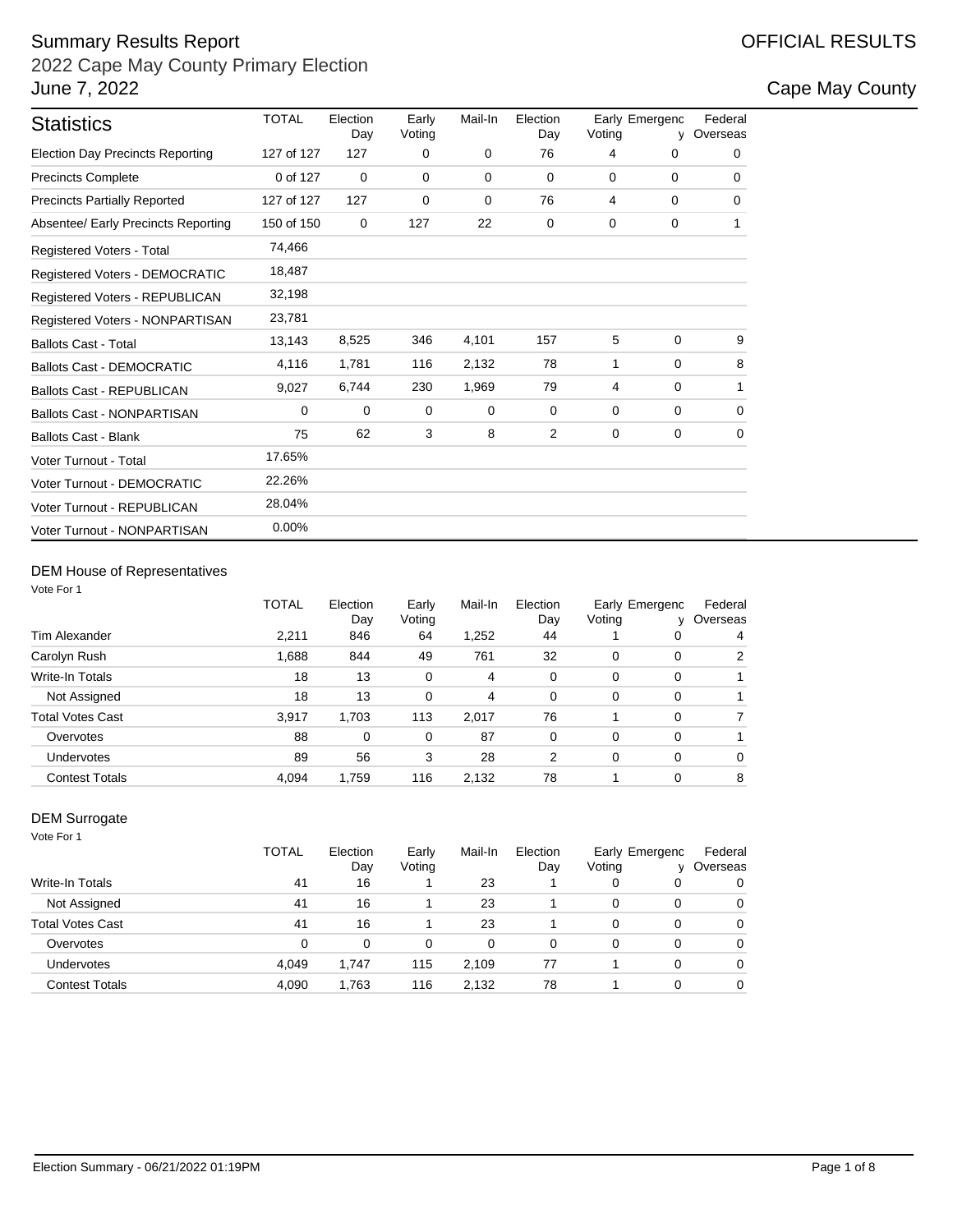## DEM Member of the Board of County Commissioners

Vote For 2

|                        | <b>TOTAL</b> | Election<br>Day | Early<br>Voting | Mail-In | Election<br>Day | Early Emergenc<br>Voting | ν | Federal<br>Overseas |
|------------------------|--------------|-----------------|-----------------|---------|-----------------|--------------------------|---|---------------------|
| Julia L. Hankerson     | 3.617        | 1,480           | 110             | 1,959   | 67              |                          | 0 | 0                   |
| NO PETITION FILED      | 0            | 0               | 0               | 0       | 0               | 0                        | 0 | 0                   |
| <b>Write-In Totals</b> | 62           | 24              | 3               | 34      |                 | 0                        | 0 | 0                   |
| Not Assigned           | 62           | 24              | 3               | 34      |                 | $\Omega$                 | 0 | 0                   |
| Total Votes Cast       | 3,679        | 1,504           | 113             | 1,993   | 68              |                          | 0 | 0                   |
| Overvotes              | 0            | 0               | 0               | 0       | 0               | 0                        | 0 | 0                   |
| Undervotes             | 4,501        | 2,022           | 119             | 2,271   | 88              |                          | 0 | 0                   |
| <b>Contest Totals</b>  | 8.180        | 3.526           | 232             | 4.264   | 156             | 2                        | 0 | 0                   |

### DEM Member of the Township Committee -TOWNSHIP OF DENNIS

Vote For 2

|                         | TOTAL | Election<br>Day | Early<br>Voting | Mail-In | Election<br>Day | Voting | Early Emergenc<br>$\mathsf{v}$ | Federal<br>Overseas |
|-------------------------|-------|-----------------|-----------------|---------|-----------------|--------|--------------------------------|---------------------|
| NO PETITION FILED       | 0     | 0               | 0               | 0       | 0               | 0      | 0                              | 0                   |
| NO PETITION FILED       | 0     | 0               | 0               | 0       | 0               | 0      | 0                              | 0                   |
| Write-In Totals         | 3     | 2               | $\Omega$        |         | 0               | 0      | 0                              | $\mathbf 0$         |
| Not Assigned            | 3     | 2               | 0               |         | 0               | 0      | $\Omega$                       | 0                   |
| <b>Total Votes Cast</b> | 3     | 2               | 0               |         | $\Omega$        | 0      | $\Omega$                       | 0                   |
| Overvotes               | 0     | 0               | 0               | 0       | 0               | 0      | 0                              | 0                   |
| <b>Undervotes</b>       | 395   | 210             | 6               | 173     | 6               | 0      | $\Omega$                       | 0                   |
| <b>Contest Totals</b>   | 398   | 212             | 6               | 174     | 6               | 0      | 0                              | 0                   |

## DEM Member of the Council 1st Ward - TOWNSHIP OF LOWER - WARD 1

Vote For 1

|                        | <b>TOTAL</b> | Election<br>Day | Early<br>Voting | Mail-In | Election<br>Day | Voting | Early Emergenc<br>v | Federal<br>Overseas |
|------------------------|--------------|-----------------|-----------------|---------|-----------------|--------|---------------------|---------------------|
| NO PETITION FILED      | 0            | 0               | 0               | 0       | 0               | 0      | 0                   | 0                   |
| <b>Write-In Totals</b> | 3            |                 | 0               |         |                 | 0      | 0                   | 0                   |
| Not Assigned           | 3            |                 | 0               |         |                 | 0      | 0                   | 0                   |
| Total Votes Cast       | 3            |                 | 0               |         |                 | 0      | $\Omega$            | 0                   |
| Overvotes              | 0            | 0               | 0               | 0       | 0               | 0      | 0                   | $\mathbf 0$         |
| <b>Undervotes</b>      | 214          | 102             | 8               | 98      | 5               |        | 0                   | 0                   |
| <b>Contest Totals</b>  | 217          | 103             | 8               | 99      | 6               |        | 0                   | 0                   |

### Vote For 1 DEM Member of the Council 2nd Ward - TOWNSHIP OF LOWER - WARD 2

|                         | <b>TOTAL</b> | Election<br>Day | Early<br>Voting   | Mail-In | Election<br>Day | Voting | Early Emergenc<br>v | Federal<br>Overseas |
|-------------------------|--------------|-----------------|-------------------|---------|-----------------|--------|---------------------|---------------------|
| NO PETITION FILED       | 0            | 0               | 0                 | 0       | 0               | 0      | 0                   | 0                   |
| Write-In Totals         | 5            | 4               | 0                 |         | 0               | 0      | 0                   | 0                   |
| Not Assigned            | 5            | 4               | 0                 |         | 0               | 0      | 0                   | 0                   |
| <b>Total Votes Cast</b> | 5            | 4               | 0                 |         | 0               | 0      | 0                   | 0                   |
| Overvotes               | 0            | 0               | 0                 | 0       | 0               | 0      | 0                   | 0                   |
| <b>Undervotes</b>       | 338          | 107             | $12 \overline{ }$ | 209     | 10              | 0      | 0                   | 0                   |
| <b>Contest Totals</b>   | 343          | 111             | 12                | 210     | 10              | 0      | 0                   | 0                   |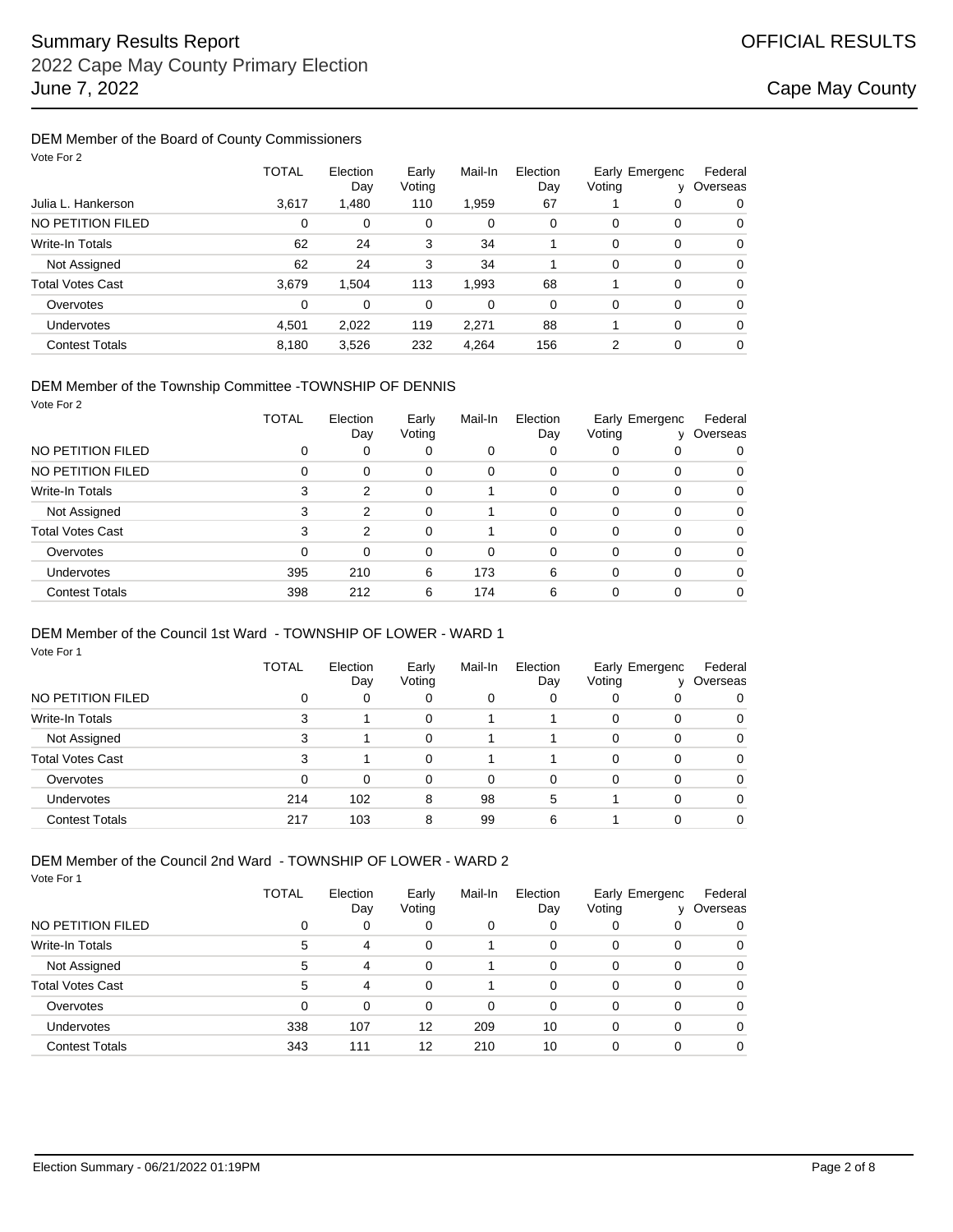### Vote For 1 DEM Member of the Council 3rd Ward - TOWNSHIP OF LOWER - WARD 3

| VOLE FOR 1              |              |                 |                 |         |                 |        |                     |                     |
|-------------------------|--------------|-----------------|-----------------|---------|-----------------|--------|---------------------|---------------------|
|                         | <b>TOTAL</b> | Election<br>Day | Early<br>Voting | Mail-In | Election<br>Day | Voting | Early Emergenc<br>v | Federal<br>Overseas |
| Chris (Kit) Marlowe     | 295          | 97              | 9               | 183     | 6               | 0      | 0                   | 0                   |
| Write-In Totals         | 0            | 0               | 0               | 0       | 0               | 0      | 0                   | 0                   |
| Not Assigned            | 0            | 0               | 0               | 0       | 0               | 0      | 0                   | 0                   |
| <b>Total Votes Cast</b> | 295          | 97              | 9               | 183     | 6               | 0      | 0                   | $\mathbf 0$         |
| Overvotes               | 0            | 0               | 0               | 0       | 0               | 0      | 0                   | 0                   |
| Undervotes              | 22           | 9               |                 | 10      | 2               | 0      | $\Omega$            | 0                   |
| <b>Contest Totals</b>   | 317          | 106             | 10              | 193     | 8               | 0      | 0                   | 0                   |

### DEM Member of the Township Committee - Middle Township

| Vote For 1              |                |                 |                 |         |                 |                          |   |                       |
|-------------------------|----------------|-----------------|-----------------|---------|-----------------|--------------------------|---|-----------------------|
|                         | <b>TOTAL</b>   | Election<br>Day | Early<br>Voting | Mail-In | Election<br>Day | Early Emergenc<br>Voting |   | Federal<br>v Overseas |
| Melisha Anderson-Ruiz   | 743            | 320             | 37              | 379     |                 | 0                        | 0 | 0                     |
| Write-In Totals         | $\overline{2}$ |                 | 0               |         | 0               | $\Omega$                 | 0 | 0                     |
| Not Assigned            | $\overline{2}$ |                 | 0               |         | 0               | 0                        | 0 | 0                     |
| <b>Total Votes Cast</b> | 745            | 321             | 37              | 380     |                 | $\Omega$                 | 0 | 0                     |
| Overvotes               | 0              | 0               | 0               | 0       | 0               | 0                        | 0 | 0                     |
| Undervotes              | 61             | 42              | 0               | 19      | 0               | $\Omega$                 | 0 | 0                     |
| <b>Contest Totals</b>   | 806            | 363             | 37              | 399     |                 | 0                        | 0 | 0                     |

## DEM Member of the Council 1st Ward - CITY OF NORTH WILDWOOD - 1ST WARD

Vote For 1

|                         | <b>TOTAL</b> | Election<br>Dav | Early<br>Voting | Mail-In | Election<br>Day | Voting   | Early Emergenc<br>v | Federal<br>Overseas |
|-------------------------|--------------|-----------------|-----------------|---------|-----------------|----------|---------------------|---------------------|
| Maria G. Mattera        | 81           | 36              | 2               | 42      |                 |          | 0                   | $\Omega$            |
| Write-In Totals         |              |                 | $\Omega$        | 0       | 0               | 0        | $\Omega$            | $\Omega$            |
| Not Assigned            |              |                 | 0               | 0       | 0               | 0        | 0                   | 0                   |
| <b>Total Votes Cast</b> | 82           | 37              | 2               | 42      |                 | $\Omega$ | 0                   | $\Omega$            |
| Overvotes               | 0            | $\Omega$        | 0               | 0       | 0               | 0        | 0                   | 0                   |
| <b>Undervotes</b>       | 4            | 3               | $\Omega$        |         | 0               | 0        | 0                   | 0                   |
| <b>Contest Totals</b>   | 86           | 40              | 2               | 43      |                 |          | 0                   | 0                   |

## DEM Member of the Council 2nd Ward - CITY OF NORTH WILDWOOD - 2ND WARD

|                         | <b>TOTAL</b> | Election<br>Day | Early<br>Voting | Mail-In | Election<br>Day | Voting | Early Emergenc<br>v | Federal<br>Overseas |
|-------------------------|--------------|-----------------|-----------------|---------|-----------------|--------|---------------------|---------------------|
| NO PETITION FILED       | 0            | 0               | 0               | 0       | 0               | 0      | 0                   | 0                   |
| Write-In Totals         | 2            | 0               | 0               | 2       | 0               | 0      | 0                   | 0                   |
| Not Assigned            | 2            | 0               | 0               | 2       | 0               | 0      | 0                   | 0                   |
| <b>Total Votes Cast</b> | 2            | 0               | 0               | 2       | 0               | 0      | 0                   | 0                   |
| Overvotes               | 0            | 0               | 0               | 0       | 0               | 0      | $\Omega$            | 0                   |
| <b>Undervotes</b>       | 86           | 37              |                 | 48      | 0               | 0      | 0                   | 0                   |
| <b>Contest Totals</b>   | 88           | 37              |                 | 50      | 0               | 0      | 0                   | 0                   |
|                         |              |                 |                 |         |                 |        |                     |                     |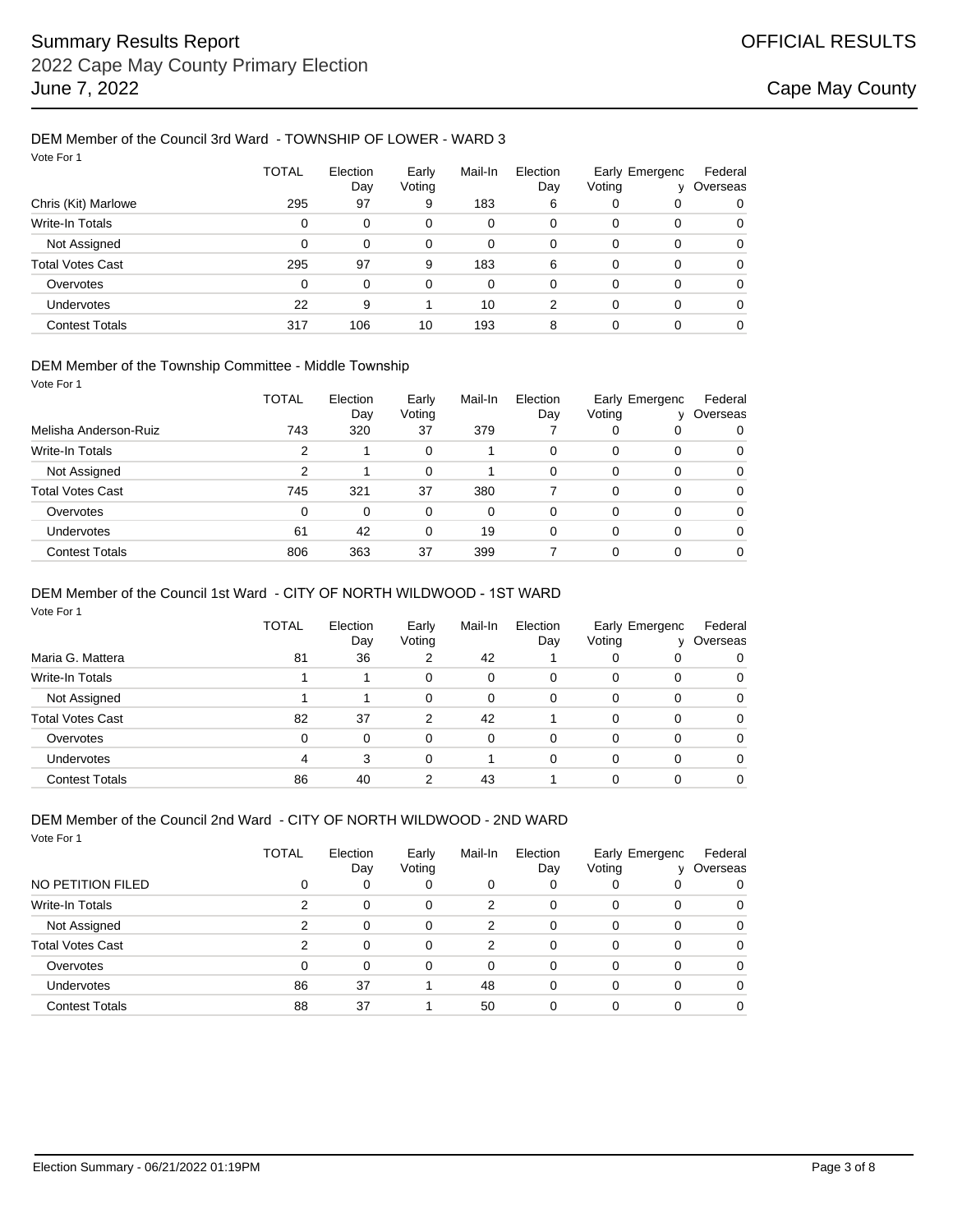### Vote For 2 DEM Member of the Council - BOROUGH OF STONE HARBOR

| VUIT I UI Z             |              |                 |                 |          |                 |        |                     |                     |
|-------------------------|--------------|-----------------|-----------------|----------|-----------------|--------|---------------------|---------------------|
|                         | <b>TOTAL</b> | Election<br>Day | Early<br>Voting | Mail-In  | Election<br>Day | Voting | Early Emergenc<br>v | Federal<br>Overseas |
| NO PETITION FILED       | 0            | 0               | 0               | 0        | 0               |        | 0                   | 0                   |
| NO PETITION FILED       | 0            | 0               | 0               | 0        | 0               | 0      | 0                   | 0                   |
| <b>Write-In Totals</b>  | $\Omega$     | 0               | 0               | 0        | 0               | 0      | 0                   | 0                   |
| Not Assigned            | 0            | 0               | $\Omega$        | 0        | 0               | 0      | 0                   | 0                   |
| <b>Total Votes Cast</b> | 0            | 0               | $\Omega$        | $\Omega$ | 0               | 0      | $\Omega$            | 0                   |
| Overvotes               | 0            | 0               | $\Omega$        | 0        | 0               | 0      | $\Omega$            | 0                   |
| <b>Undervotes</b>       | 78           | 28              | 12              | 38       | 0               | 0      | $\Omega$            | 0                   |
| <b>Contest Totals</b>   | 78           | 28              | 12              | 38       | 0               |        | 0                   | 0                   |

### DEM Member of the Township Committee - TOWNSHIP OF UPPER

Vote For 2

|                         | <b>TOTAL</b> | Election<br>Day | Early<br>Voting | Mail-In | Election<br>Day | Voting | Early Emergenc<br>V. | Federal<br>Overseas |
|-------------------------|--------------|-----------------|-----------------|---------|-----------------|--------|----------------------|---------------------|
| NO PETITION FILED       | 0            | 0               | 0               | 0       | 0               | 0      | 0                    | 0                   |
| NO PETITION FILED       | 0            | 0               | 0               | 0       | 0               | 0      | 0                    | 0                   |
| Write-In Totals         | 10           | 5               |                 | 4       | 0               | 0      | 0                    | 0                   |
| Not Assigned            | 10           | 5               |                 | 4       | 0               | 0      | 0                    | 0                   |
| <b>Total Votes Cast</b> | 10           | 5               |                 | 4       | 0               | 0      | 0                    | 0                   |
| Overvotes               | 0            | 0               | 0               | 0       | 0               | 0      | 0                    | 0                   |
| Undervotes              | 846          | 409             | 37              | 394     | 6               | 0      | 0                    | 0                   |
| <b>Contest Totals</b>   | 856          | 414             | 38              | 398     | 6               | 0      | 0                    | 0                   |

## DEM Mayor - BOROUGH OF WOODBINE

Vote For 1

|                         | <b>TOTAL</b> | Election<br>Day | Early<br>Voting | Mail-In  | Election<br>Day | Voting | Early Emergenc<br>v | Federal<br>Overseas |
|-------------------------|--------------|-----------------|-----------------|----------|-----------------|--------|---------------------|---------------------|
| NO PETITION FILED       | 0            | 0               | 0               | 0        | 0               | O      | 0                   | 0                   |
| <b>Write-In Totals</b>  | 2            | $\Omega$        | 0               | 2        | 0               | 0      | 0                   | 0                   |
| Not Assigned            | 2            | 0               | $\Omega$        | 2        | 0               | 0      | 0                   | $\overline{0}$      |
| <b>Total Votes Cast</b> | 2            | $\Omega$        | 0               | 2        | 0               | 0      | 0                   | 0                   |
| Overvotes               | $\Omega$     | 0               | 0               | $\Omega$ | $\Omega$        | 0      | 0                   | 0                   |
| <b>Undervotes</b>       | 58           | 22              | $\Omega$        | 34       | 2               | 0      | 0                   | 0                   |
| <b>Contest Totals</b>   | 60           | 22              | 0               | 36       | 2               | 0      | 0                   | 0                   |

## DEM Member of the Council - BOROUGH OF WOODBINE

|                         | <b>TOTAL</b> | Election<br>Day | Early<br>Voting | Mail-In  | Election<br>Day | Voting | Early Emergenc<br>v | Federal<br>Overseas |
|-------------------------|--------------|-----------------|-----------------|----------|-----------------|--------|---------------------|---------------------|
| NO PETITION FILED       | 0            | 0               | 0               | 0        | 0               |        | 0                   | 0                   |
| NO PETITION FILED       | 0            | 0               | 0               | 0        | 0               | 0      | 0                   | 0                   |
| Write-In Totals         | 0            | 0               | 0               | 0        | 0               | 0      | 0                   | 0                   |
| Not Assigned            | 0            | 0               | 0               | 0        | 0               | 0      | 0                   | 0                   |
| <b>Total Votes Cast</b> | 0            | 0               | 0               | 0        | 0               | 0      | $\Omega$            | 0                   |
| Overvotes               | 0            | $\Omega$        | 0               | $\Omega$ | 0               | 0      | $\Omega$            | 0                   |
| <b>Undervotes</b>       | 120          | 44              | $\Omega$        | 72       | 4               | 0      | $\Omega$            | 0                   |
| <b>Contest Totals</b>   | 120          | 44              | 0               | 72       |                 |        | 0                   | 0                   |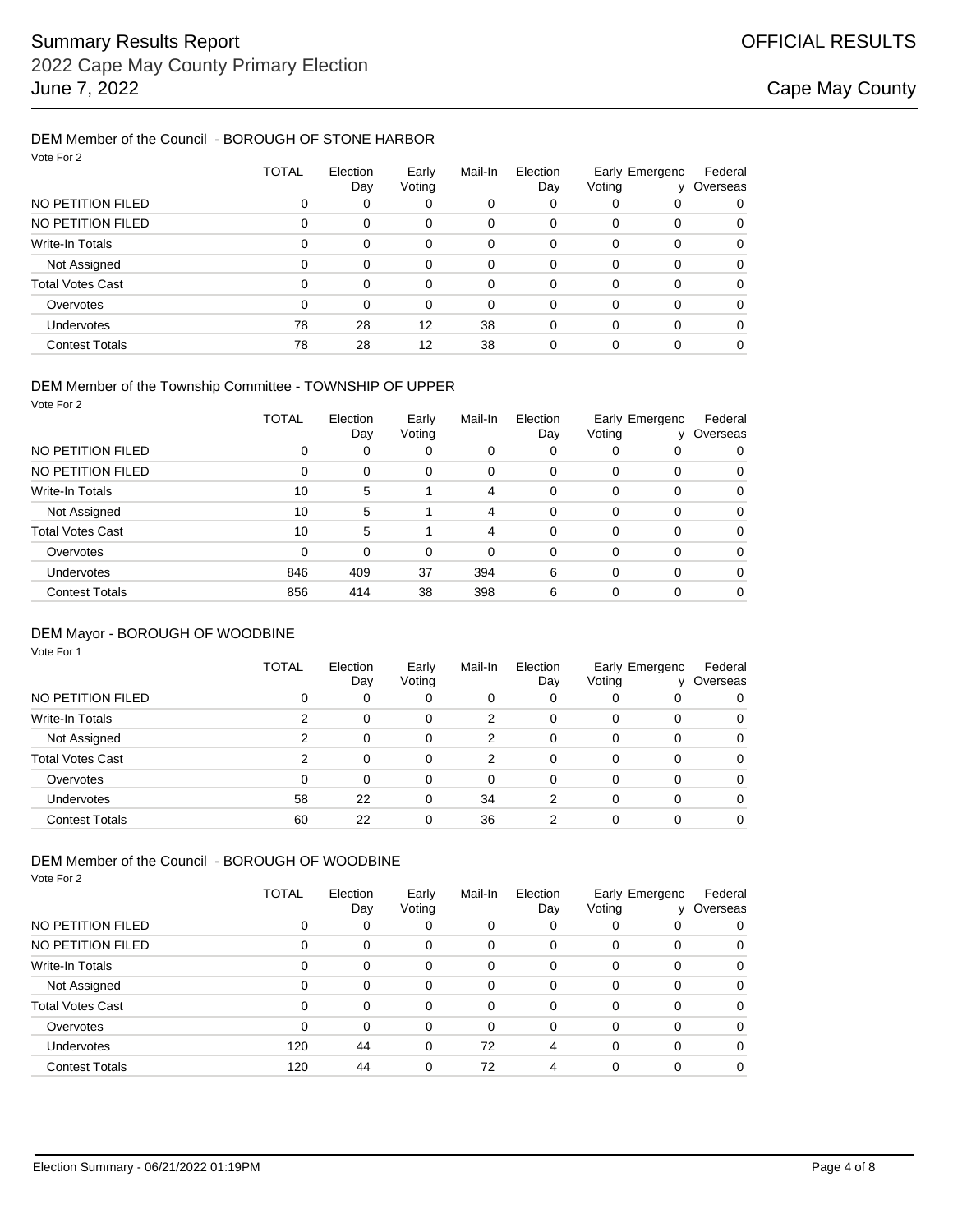## REP House of Representatives

Vote For 1

|                         | <b>TOTAL</b> | Election<br>Day | Early<br>Voting | Mail-In | Election<br>Day | Early Emergenc<br>Voting | ν | Federal<br>Overseas |
|-------------------------|--------------|-----------------|-----------------|---------|-----------------|--------------------------|---|---------------------|
| Sean Pignatelli         | 713          | 405             | 24              | 281     | 3               | 0                        | 0 | 0                   |
| Jeff Van Drew           | 7,842        | 6,013           | 195             | 1,558   | 71              | 4                        | 0 |                     |
| John Barker             | 280          | 231             | 6               | 41      | 2               | 0                        | 0 | 0                   |
| Write-In Totals         | 16           | 11              | $\Omega$        | 5       | $\mathbf 0$     | 0                        | 0 | 0                   |
| Not Assigned            | 16           | 11              | 0               | 5       | 0               | 0                        | 0 | 0                   |
| <b>Total Votes Cast</b> | 8,851        | 6,660           | 225             | 1,885   | 76              | 4                        | 0 |                     |
| Overvotes               | 65           | 0               | 0               | 65      | 0               | 0                        | 0 | 0                   |
| <b>Undervotes</b>       | 129          | 102             | 5               | 19      | 3               | 0                        | 0 | 0                   |
| <b>Contest Totals</b>   | 9.045        | 6,762           | 230             | 1,969   | 79              | 4                        | 0 |                     |

### REP Surrogate

Vote For 1

| <b>TOTAL</b> | Election<br>Day | Early<br>Voting | Mail-In | Election<br>Day | Voting | v | Federal<br>Overseas |
|--------------|-----------------|-----------------|---------|-----------------|--------|---|---------------------|
| 7.736        | 5.809           | 192             | 1.663   | 68              | 4      | 0 | 0                   |
| 14           |                 | 0               |         | 0               | 0      | 0 | 0                   |
| 14           |                 | $\Omega$        |         | 0               | 0      | 0 | 0                   |
| 7.750        | 5.816           | 192             | 1.670   | 68              | 4      | 0 | 0                   |
|              | 0               | $\Omega$        |         | 0               | 0      | 0 | 0                   |
| 1,293        | 946             | 38              | 298     | 11              | 0      | 0 | 0                   |
| 9,044        | 6,762           | 230             | 1,969   | 79              | 4      | 0 | 0                   |
|              |                 |                 |         |                 |        |   | Early Emergenc      |

## REP Member of the Board of County Commissioners

Vote For 2

|                         | <b>TOTAL</b> | Election<br>Day | Early<br>Voting | Mail-In | Election<br>Day | Voting | Early Emergenc<br>$\mathsf{v}$ | Federal<br>Overseas |
|-------------------------|--------------|-----------------|-----------------|---------|-----------------|--------|--------------------------------|---------------------|
| E. Marie Hayes          | 7,670        | 5,758           | 193             | 1,650   | 65              | 4      | 0                              | 0                   |
| Andrew J. Bulakowski    | 7,567        | 5,675           | 188             | 1,635   | 66              | 3      | 0                              | 0                   |
| Write-In Totals         | 46           | 20              | 0               | 26      | 0               | 0      | 0                              | $\mathbf 0$         |
| Not Assigned            | 46           | 20              | 0               | 26      | 0               | 0      | 0                              | $\mathbf 0$         |
| <b>Total Votes Cast</b> | 15.283       | 11,453          | 381             | 3,311   | 131             | 7      | 0                              | $\mathbf 0$         |
| Overvotes               | 0            | 0               | 0               | 0       | 0               | 0      | 0                              | 0                   |
| <b>Undervotes</b>       | 2,805        | 2,071           | 79              | 627     | 27              |        | 0                              | 0                   |
| <b>Contest Totals</b>   | 18,088       | 13,524          | 460             | 3,938   | 158             | 8      | 0                              | 0                   |
|                         |              |                 |                 |         |                 |        |                                |                     |

## REP Member of the Township Committee - Dennis Township

| Vote For 2              |              |                 |                 |         |                 |          |                |                       |
|-------------------------|--------------|-----------------|-----------------|---------|-----------------|----------|----------------|-----------------------|
|                         | <b>TOTAL</b> | Election<br>Day | Early<br>Voting | Mail-In | Election<br>Day | Voting   | Early Emergenc | Federal<br>y Overseas |
| Zeth Matalucci          | 502          | 410             | 2               | 86      | 3               |          | 0              | 0                     |
| <b>Matthew Cox</b>      | 495          | 407             | 2               | 82      | 3               |          | 0              | $\Omega$              |
| <b>Write-In Totals</b>  | 2            | 2               | 0               | 0       | 0               | 0        | 0              | $\Omega$              |
| Not Assigned            | 2            | 2               | 0               | 0       | $\mathbf 0$     | $\Omega$ | 0              | 0                     |
| <b>Total Votes Cast</b> | 999          | 819             | 4               | 168     | 6               | 2        | 0              | $\Omega$              |
| Overvotes               | 0            | 0               | 0               | 0       | 0               | 0        | 0              | 0                     |
| Undervotes              | 159          | 141             | $\Omega$        | 18      | 0               | $\Omega$ | 0              | 0                     |
| <b>Contest Totals</b>   | 1,158        | 960             | 4               | 186     | 6               | 2        | 0              | 0                     |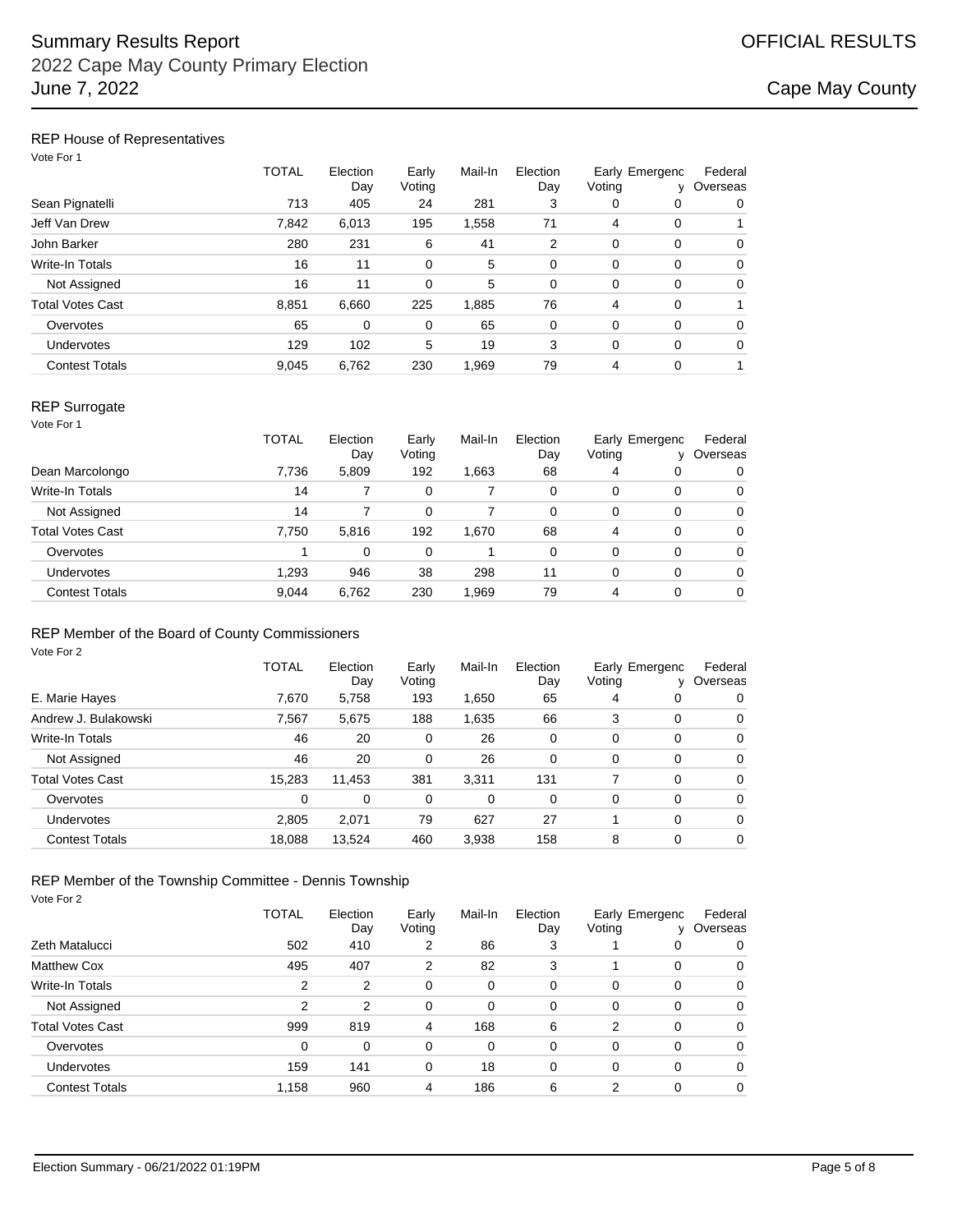## REP Member of the Council 1st Ward - Lower Township

|                       | <b>TOTAL</b> | Election<br>Day | Early<br>Voting | Mail-In  | Election<br>Day | Early Emergenc<br>Voting | ν | Federal<br>Overseas |
|-----------------------|--------------|-----------------|-----------------|----------|-----------------|--------------------------|---|---------------------|
| <b>Thomas Conrad</b>  | 350          | 284             | 16              | 50       | 0               | 0                        | 0 | 0                   |
| Write-In Totals       | 0            | 0               | 0               | 0        | 0               | 0                        | 0 | 0                   |
| Not Assigned          | 0            | 0               | 0               | 0        | 0               | 0                        | 0 | 0                   |
| Total Votes Cast      | 350          | 284             | 16              | 50       | 0               | $\Omega$                 | 0 | 0                   |
| Overvotes             | 0            | 0               | 0               | $\Omega$ | 0               | 0                        | 0 | 0                   |
| Undervotes            | 43           | 33              | 4               | 5        |                 | $\Omega$                 | 0 | 0                   |
| <b>Contest Totals</b> | 393          | 317             | 20              | 55       |                 | 0                        | 0 | 0                   |

### REP Member of the Council 2nd Ward - Lowe Townshipr

| Vote For 1              |              |                 |                 |         |                 |        |                     |                     |
|-------------------------|--------------|-----------------|-----------------|---------|-----------------|--------|---------------------|---------------------|
|                         | <b>TOTAL</b> | Election<br>Day | Early<br>Voting | Mail-In | Election<br>Day | Voting | Early Emergenc<br>v | Federal<br>Overseas |
| Kevin Coombs            | 602          | 459             | 24              | 115     | 4               | 0      | 0                   | 0                   |
| <b>Write-In Totals</b>  | 2            |                 | 0               |         | 0               | 0      | 0                   | 0                   |
| Not Assigned            | 2            |                 | 0               |         | 0               | 0      | 0                   | 0                   |
| <b>Total Votes Cast</b> | 604          | 460             | 24              | 116     | 4               | 0      | 0                   | 0                   |
| Overvotes               | 0            | 0               | 0               | 0       | 0               | 0      | 0                   | 0                   |
| Undervotes              | 89           | 61              | 5               | 22      |                 | 0      | 0                   | 0                   |
| <b>Contest Totals</b>   | 693          | 521             | 29              | 138     | 5               | 0      | $\Omega$            | 0                   |

### REP Member of the Council 3rd Ward - Lower Township

Vote For 1

|                         | <b>TOTAL</b> | Election<br>Day | Early<br>Voting | Mail-In | Election<br>Day | Voting | Early Emergenc<br>v | Federal<br>Overseas |
|-------------------------|--------------|-----------------|-----------------|---------|-----------------|--------|---------------------|---------------------|
| Roland Roy, Jr.         | 620          | 454             | 11              | 145     | 10              | 0      | 0                   | 0                   |
| <b>Write-In Totals</b>  | 4            | 3               | 0               |         | 0               | 0      | 0                   | $\mathbf 0$         |
| Not Assigned            | 4            | 3               | 0               |         | 0               | 0      | 0                   | 0                   |
| <b>Total Votes Cast</b> | 624          | 457             | 11              | 146     | 10              | 0      | 0                   | $\mathbf 0$         |
| Overvotes               | 0            | 0               | 0               | 0       | 0               | 0      | 0                   | 0                   |
| <b>Undervotes</b>       | 89           | 58              | 4               | 26      |                 | 0      | 0                   | 0                   |
| <b>Contest Totals</b>   | 713          | 515             | 15              | 172     | 11              | 0      | 0                   | $\Omega$            |

### REP Member of the Township Committee - Middle Township

| <b>TOTAL</b> | Election<br>Day | Early<br>Voting | Mail-In | Election<br>Day | Voting | v | Federal<br>Overseas |
|--------------|-----------------|-----------------|---------|-----------------|--------|---|---------------------|
| 1,375        | 1,035           | 53              | 275     | 10              | 2      | 0 | 0                   |
| 2            | 0               | 0               | 2       | 0               | 0      | 0 | 0                   |
| 2            | 0               | 0               | 2       | 0               | 0      | 0 | 0                   |
| 1.377        | 1,035           | 53              | 277     | 10              | 2      | 0 | 0                   |
| 0            | 0               | 0               | 0       | 0               | 0      | 0 | 0                   |
| 154          | 104             | 5               | 45      | 0               | 0      | 0 | 0                   |
| 1,531        | 1,139           | 58              | 322     | 10              | 2      | 0 | 0                   |
|              |                 |                 |         |                 |        |   | Early Emergenc      |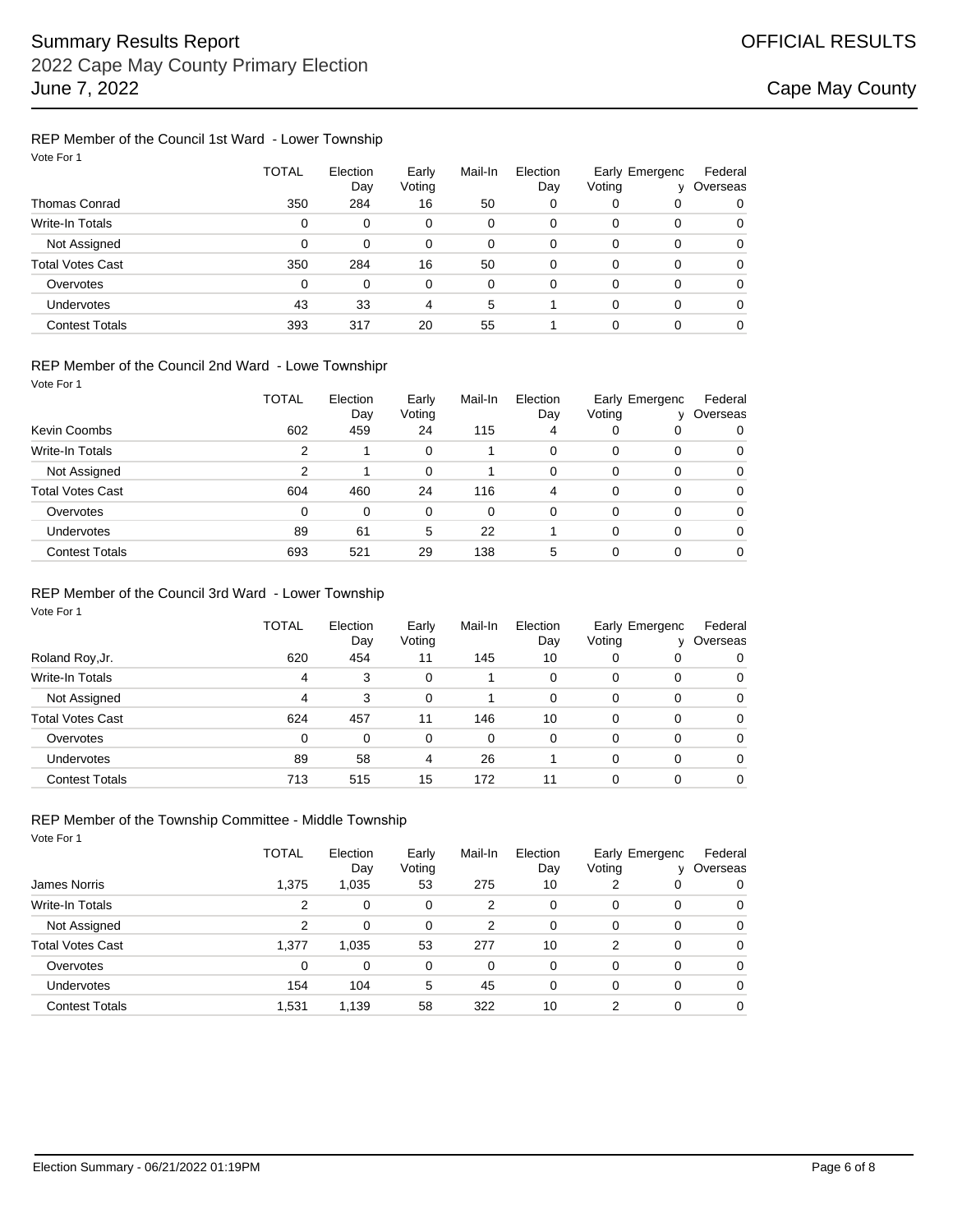## REP Member of the Council 1st Ward - North Wildwood

|                            | <b>TOTAL</b> | Election<br>Day | Early<br>Voting | Mail-In  | Election<br>Day | Early Emergenc<br>Voting | ν | Federal<br>Overseas |
|----------------------------|--------------|-----------------|-----------------|----------|-----------------|--------------------------|---|---------------------|
| Margaret A. (Peggy) Bishop | 259          | 180             |                 | 70       | 2               | 0                        | 0 | 0                   |
| <b>Write-In Totals</b>     | 0            | 0               | 0               | $\Omega$ | 0               | 0                        | 0 | 0                   |
| Not Assigned               | 0            | 0               | 0               | $\Omega$ | 0               | 0                        | 0 | 0                   |
| Total Votes Cast           | 259          | 180             |                 | 70       | 2               | 0                        | 0 | 0                   |
| Overvotes                  | 0            | 0               | 0               | $\Omega$ | 0               | 0                        | 0 | 0                   |
| Undervotes                 | 35           | 24              |                 | 9        |                 | 0                        | 0 | 0                   |
| <b>Contest Totals</b>      | 294          | 204             | 8               | 79       |                 | 0                        |   | 0                   |

### REP Member of the Council 2nd Ward - North Wildwood

| Vote For 1            |              |                 |                 |         |                 |        |                                |                     |
|-----------------------|--------------|-----------------|-----------------|---------|-----------------|--------|--------------------------------|---------------------|
|                       | <b>TOTAL</b> | Election<br>Day | Early<br>Voting | Mail-In | Election<br>Day | Voting | Early Emergenc<br>$\mathsf{v}$ | Federal<br>Overseas |
| Edwin W. Koehler      | 203          | 155             |                 | 46      |                 | 0      | 0                              | 0                   |
| Write-In Totals       |              | 0               | 0               |         | 0               | 0      | 0                              | $\Omega$            |
| Not Assigned          |              | $\Omega$        | 0               |         | 0               | 0      | 0                              | $\Omega$            |
| Total Votes Cast      | 204          | 155             |                 | 47      |                 | 0      | 0                              | $\Omega$            |
| Overvotes             | 0            | 0               | 0               | 0       | 0               | 0      | 0                              | $\Omega$            |
| Undervotes            | 13           | 8               | 0               | 5       | 0               | 0      | $\Omega$                       | $\Omega$            |
| <b>Contest Totals</b> | 217          | 163             |                 | 52      |                 | 0      | $\Omega$                       | $\Omega$            |

### REP Member of the Council - Borough of Stone Harbor

Vote For 2

|                       | <b>TOTAL</b> | Election<br>Day | Early<br>Voting | Mail-In | Election<br>Day | Voting   | Early Emergenc | Federal<br>v Overseas |
|-----------------------|--------------|-----------------|-----------------|---------|-----------------|----------|----------------|-----------------------|
| Charles Krafczek      | 81           | 49              | 2               | 30      | 0               | 0        | 0              | 0                     |
| Jennifer Gensemer     | 110          | 72              | 2               | 36      | 0               | 0        | 0              | 0                     |
| Write-In Totals       | 18           | 10              | 0               | 8       | 0               | 0        | 0              | 0                     |
| Not Assigned          | 18           | 10              | 0               | 8       | 0               | 0        | 0              | $\mathbf 0$           |
| Total Votes Cast      | 209          | 131             | 4               | 74      | 0               | 0        | 0              | $\mathbf 0$           |
| Overvotes             | 0            | 0               | 0               | 0       | 0               | 0        | 0              | 0                     |
| <b>Undervotes</b>     | 101          | 67              | 2               | 32      | 0               | 0        | 0              | 0                     |
| <b>Contest Totals</b> | 310          | 198             | 6               | 106     | 0               | $\Omega$ | 0              | 0                     |

# REP Member of the Township Committee - Upper Township

|                           | <b>TOTAL</b> | Election<br>Day | Early<br>Voting | Mail-In | Election<br>Day | Voting | Early Emergenc<br>v | Federal<br>Overseas |
|---------------------------|--------------|-----------------|-----------------|---------|-----------------|--------|---------------------|---------------------|
| Antonio (Anthony) Inserra | 636          | 494             | 22              | 114     | 5               |        | 0                   | 0                   |
| Mark E. Pancoast          | 1,045        | 839             | 27              | 171     | 8               | 0      | 0                   | 0                   |
| Victor Nappen, II         | 1,076        | 888             | 33              | 148     |                 | 0      | 0                   | 0                   |
| <b>Write-In Totals</b>    | 17           | 12              | 0               | 5       | 0               | 0      | 0                   | 0                   |
| Not Assigned              | 17           | 12              | 0               | 5       | 0               | 0      | 0                   | 0                   |
| <b>Total Votes Cast</b>   | 2,774        | 2,233           | 82              | 438     | 20              |        | 0                   | 0                   |
| Overvotes                 | 4            | 0               | 0               | 4       | 0               | 0      | 0                   | 0                   |
| <b>Undervotes</b>         | 358          | 265             | 18              | 74      | 0               |        | 0                   | 0                   |
| <b>Contest Totals</b>     | 3,136        | 2,498           | 100             | 516     | 20              | 2      | 0                   | 0                   |